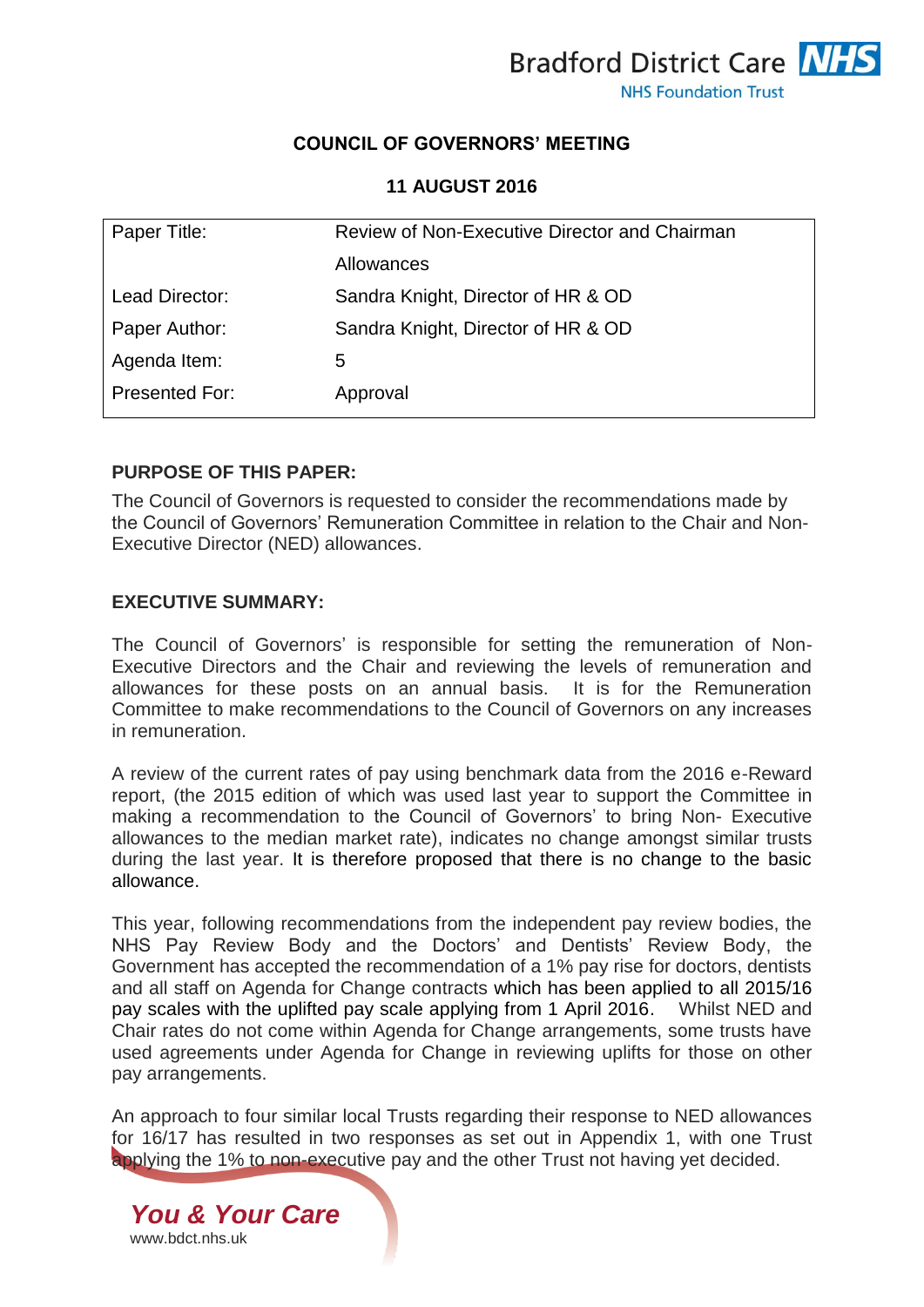## **COUNCIL OF GOVERNORS' REMUNERATION COMMITTEE MEETING HELD ON 11 JULY 2016**

The Council of Governors' Remunerations Committee sought assurance that the 1% uplift had been awarded to all staff on Agenda for Change and groups of staff on other pay arrangements within the Trust, and on confirmation of this, considered it appropriate that the same amount be awarded to the Chair and NEDs. They noted this amounted to £1050 in total for the year.

## **RECOMMENDATIONS:**

That the Council of Governors approve the recommendations of the Council of Governors' Remuneration Committee to:

- Maintain basic allowances at the current level given the benchmark data
- Apply a 1% uplift to the Chair and NED allowances in line with Agenda for Change; and
- Back date the increase to 1 April 2016.